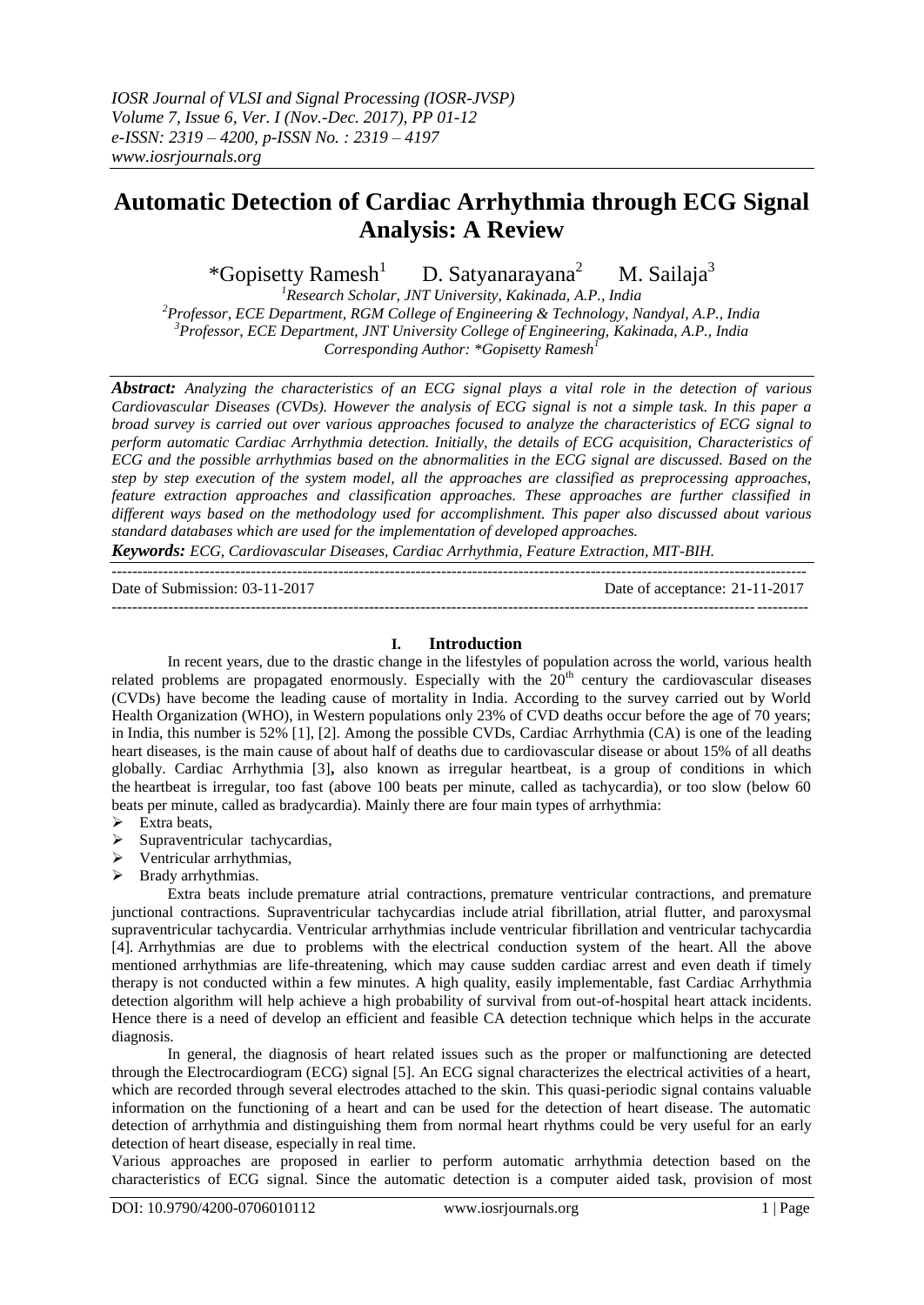significant features of ECG is very important by which the accurate diagnosis is possible. The earlier approaches focused on various aspects like some focused on preprocessing, some on feature extraction and some on learning techniques. This paper provides a complete literature survey about the earlier developed approaches. Rest of the paper is organized as follows; Section II gives the basic details of ECG signal. Section III illustrates the details of earlier proposed approaches and section IV concludes the paper.

## **1. ECG Acquisition**

## **II. ECG Signal Analysis**

The heart is a muscle that contracts in a rhythmical manner, pumping blood throughout the body. This contraction has its beginning at the atrial sine node that acts as a natural pace-maker, and propagates through the rest of the muscle. This electrical signal propagation follows a pattern [6]. As a result of this activity, electrical currents are generated on the surface of the body, provoking variations in the electrical potential of the skin surface. These signals can be captured or measured with the aid of electrodes and appropriate equipment. The difference of electrical potential between the points marked by the electrodes on the skin, usually is enhanced with the aid of an instrumentation (operational) amplifier with optic isolation. Then, the signal is submitted to a high-pass filter; and as a second stage, submitted to an anti-aliasing low-pass filter. Finally, it appears in an analogical to digital converter. The graphical registration of this acquisition process is called electrocardiogram (ECG). A simplified block diagram of ECG acquisition is shown in fig.1.



**Fig.1:** Architecture for acquisition of an ECG

## **2. ECG Segments**

An ECG signal can be segmented into heartbeats. Each heartbeat consists of five standard waves labeled with the letters P, Q, R, S and T [7]. These waves indicate the depolarization and the re-polarization phases of heart muscles. Besides, five more inter-wave timings called PR, PR segment, QRS, QT, ST segment are used. These intervals are indicated on Fig.2.



**Fig.2:** Main characteristics of an ECG curve

Now we give a brief introduction about the role of these clinical features:

*P wave:* P waves are usually a low-amplitude feature that represents the depolarization of the atria prior to atrial contraction. They are hard to detect, but important to distinguish various cardiac arrhythmias.

*QRS complex*: It reflects the depolarization of the ventricles. This is the most significant wave of the ECG due to the large muscle mass of the ventricles. So it can be easily detected and often used to determine the heart rate. *T wave:* The T wave represents the re-polarization of the ventricles. It is a recovery phase of the cardiac muscle. The shape of this wave carries a lot of information about cardiac abnormalities. So it is important to analyze its geometrical properties such as symmetry, asymmetry and slope.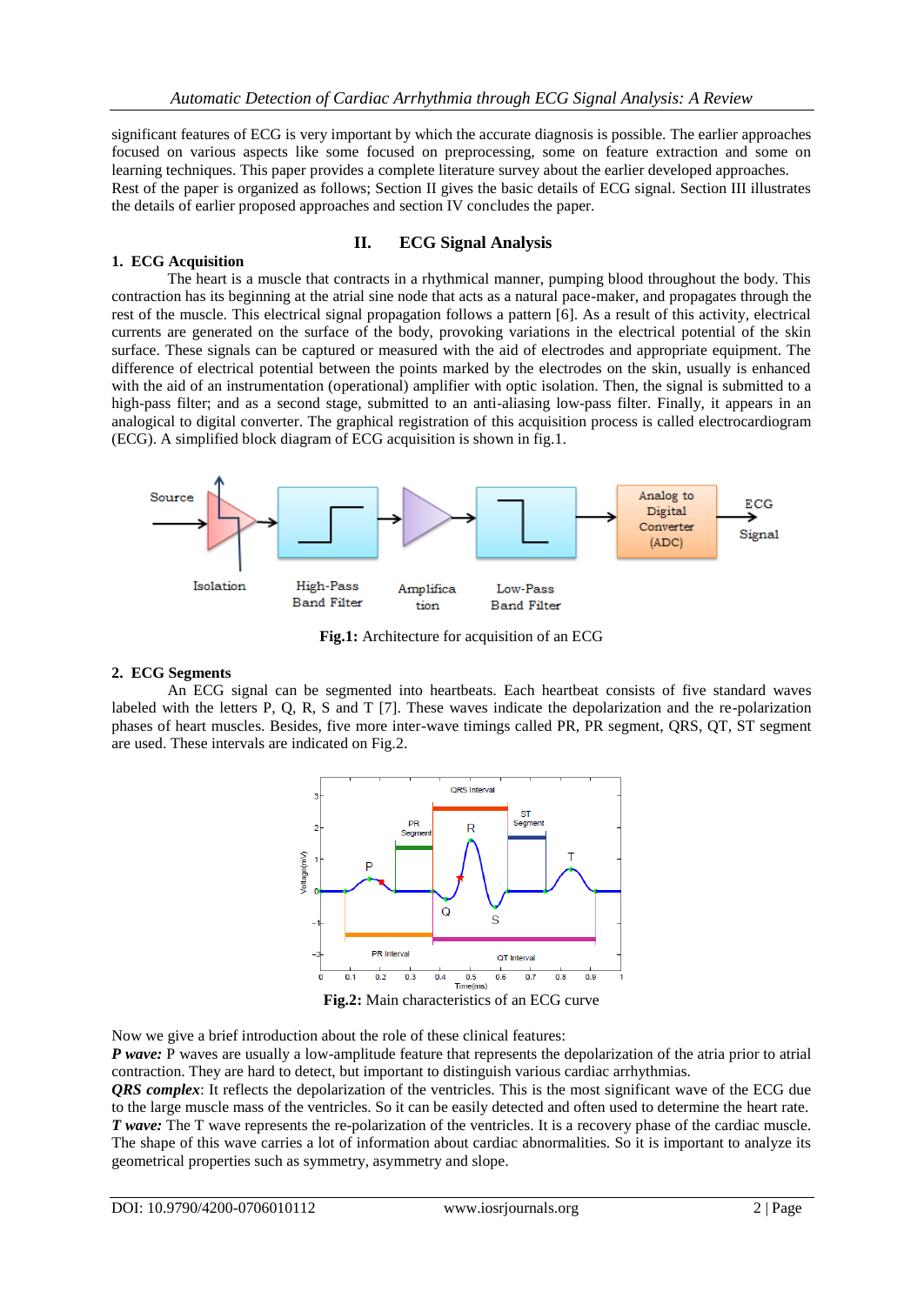*PR interval:* It is the time elapsing between the beginning of the P wave and the beginning of the next ORS complex. It reflects conduction through the AV node1.

*PR segment:* The PR segment is the flat, usually isoelectric segment between the end of the P wave and the start of the QRS complex. Most of the delay in the PR segment occurs in the AV node.

*ST segment:* Represents the period from the end of ventricular depolarization to the beginning of ventricular repolarization. ST level shifts are significant markers of cardiac abnormalities

*QT interval:* It represents the time between the start of ventricular de-polarization and the end of ventricular repolarization. The QT interval is inversely proportional to heart rate: shortens at faster heart rates and lengthens at slower heart rates.

## **3. Cardiac Arrhythmias**

Since the ECG signal is the main contributor in the diagnosis of CA, different types of abnormalities in the rhythm of ECG declares different types of CAs. Table.1 gives the details of CAs and their respective abnormalities in the characteristics of ECG signal [8].



**Table.1:** Differentiation between different types of CAs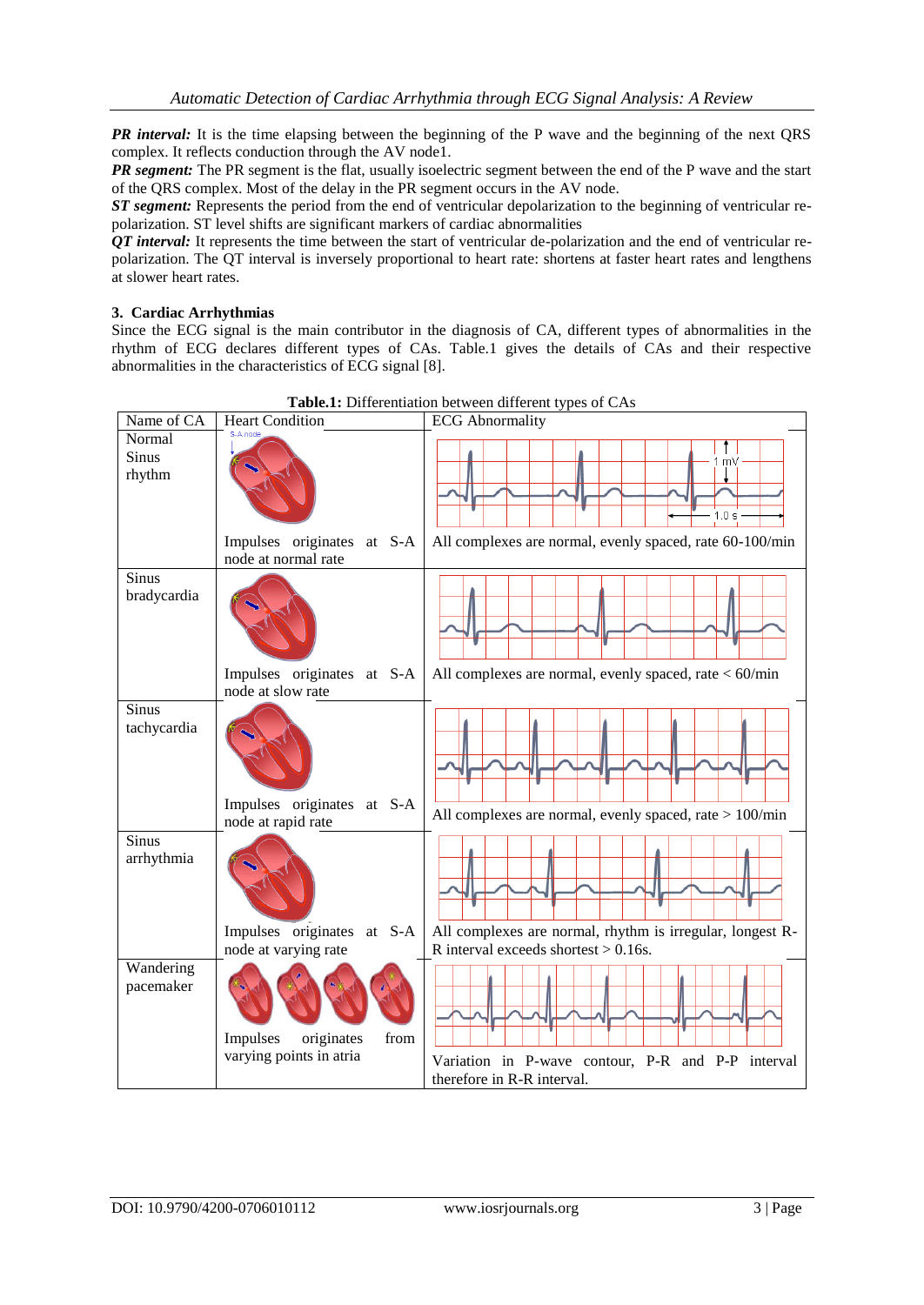## *Automatic Detection of Cardiac Arrhythmia through ECG Signal Analysis: A Review*

| <b>Atrial Flutter</b>                   |                                                                                          |                                                                                         |
|-----------------------------------------|------------------------------------------------------------------------------------------|-----------------------------------------------------------------------------------------|
|                                         | Variat<br>block<br>Impulses travel in circular<br>course in atria                        | Rapid flutter waves, ventricular response irregular                                     |
| Atrial<br>fibrillation                  | Impulses<br>chaotic,<br>have<br>random pathways in atria                                 | mmmmmmmmmmmmmm<br><b>MWW</b><br>൜<br>Baseline irregular, ventricular response irregular |
| Junctional<br>rhythm                    | Impulses originates<br>AV<br>at<br>with retrograde<br>node<br>and<br>antegrade direction | P-wave is often inverted, may be under or after QRS<br>complex, Heart rate is slow      |
| Premature<br>ventricular<br>contraction | Ventricula<br>pacemaker<br>A single pulse originates at<br>right ventricle               | $2x$ R-R<br>$R-R$<br>Time interval between R peaks is multiple of R-R interval          |
| Ventricular<br>tachycardia              | Impulses<br>originates<br>at<br>ventricular pacemaker                                    | Ē<br>IP.<br>Wide ventricular complexes, Rate $> 120$ /min                               |
| Ventricular<br>fibrillation             | Chaotic<br>ventricular<br>depolarization                                                 | n<br>A<br>Rapid, wide irregular ventricular complexes                                   |

## **4. Available Databases**

Various databases are composed of ECG signals with various types of arrhythmias. The use of five databases is recommended by the standardization:

*MIT-BIH [102]:* The Massachusetts Institute of Technology – Beth Israel Hospital Arrhythmia Database (48) records of 30 min each). The recordings were digitized at 360 samples per second per channel with 11-bit resolution over a 10 mV range. About half (25 of 48 complete records, and reference annotation files for all 48 records) of this database has been freely available

*EDB [103]:* The European Society of Cardiology ST-T Database (90 records of 2h each). This database consists of 90 annotated excerpts of ambulatory ECG recordings from 79 subjects. The subjects were 70 men aged 30 to 84, and 8 women aged 55 to 71. Each record is two hours in duration and contains two signals, each sampled at 250 samples per second with 12-bit resolution over a nominal 20 millivolt input range.

*AHA [104]:* The American Heart Association Database for Evaluation of Ventricular Arrhythmia Detectors (80 records of 35 min each). As for the records in the AHA Database, the data consist of a 3-hour recording of two ECG signals, for which the last 30 minutes are annotated beat-by-beat.

DOI: 10.9790/4200-0706010112 www.iosrjournals.org 4 | Page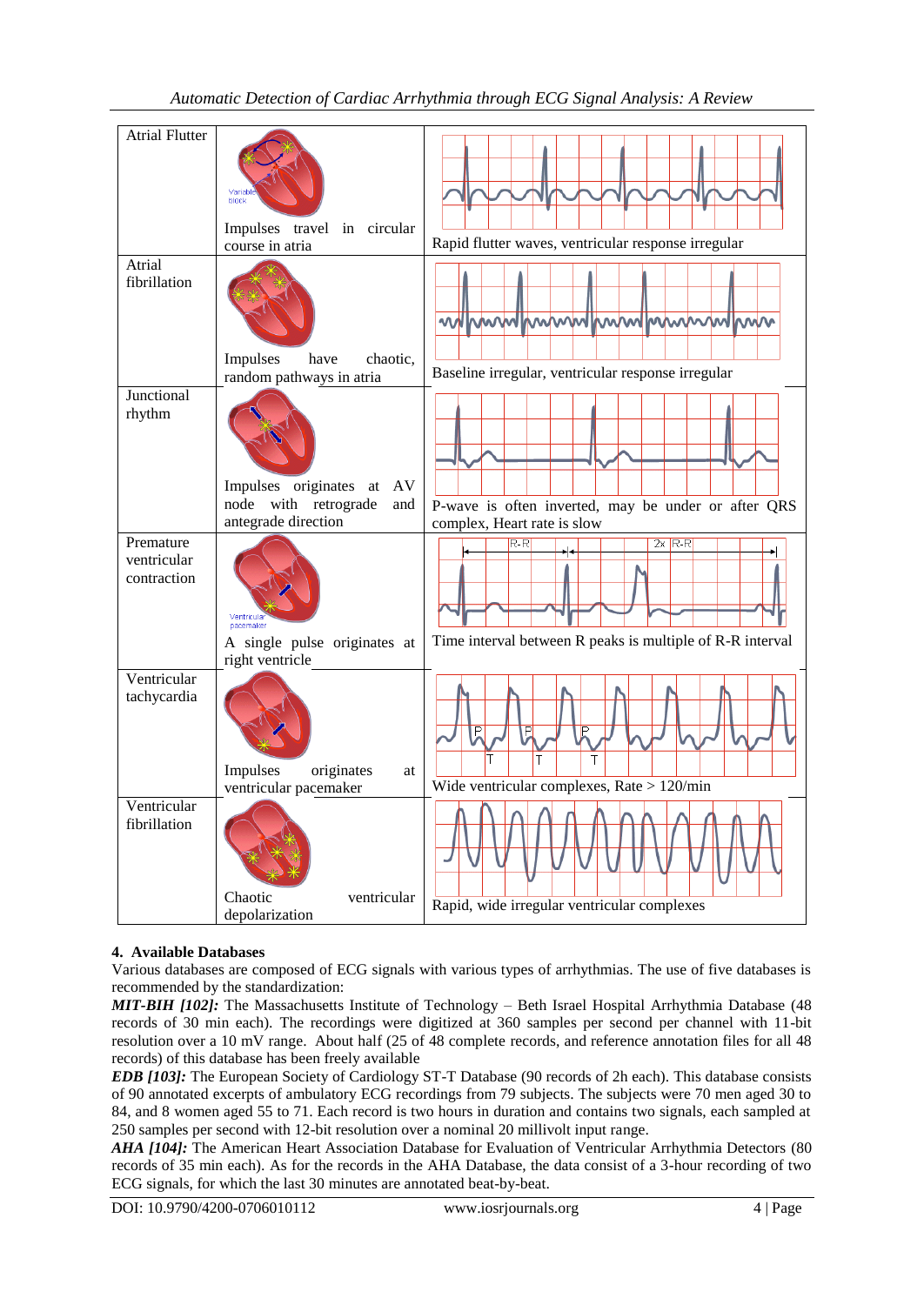*CU [105]:* The Creighton University Sustained Ventricular Arrhythmia Database (35 records of 8 min each). This database includes 35 eight-minute ECG recordings of human subjects who experienced episodes of sustained ventricular tachycardia, ventricular flutter, and ventricular fibrillation.

*NST [106]:* The Noise Stress Test Database (12 records of ECG of 30 min each, plus 3 records with noise excess)

### **III. Literature Survey**

Based on the above discussion, the automatic detection of Cardiac Arrhythmia involves the ECG signal preprocessing, Feature Extraction and Classification phases. The preprocessing phase involves removing the unwanted noises and interferences in the ECG signal. The feature extraction phase involves the extraction of significant features which represents the detailed analysis of ECG and further the classification phase involves the detection of type of arrhythmia based on the features of ECG. Here the literature survey is also carried out in the same fashion. I.e., initially, the earlier proposed approaches focused on the removal of noise are illustrated and followed by the approaches focused on feature extraction and finally the approaches belong to classification. A simple block diagram for the automatic detection of arrhythmia through ECG signal processing is represented in fig.3.



**Fig.3:** Simple block diagram of Cardiac Arrhythmia (CA) detection through ECG signal processing

#### **1. Preprocessing**

Since real ECG signals are noisy (i.e. white and mains noise) and contaminated with artifacts (i.e. electromyography signals due to breathing and chest movement) the first step generally consists of band pass filtering the measured signals.

Among all proposals for reducing noise in ECG signals, the simplest and most widely used is the implementation of recursive digital filters of the finite impulse response (FIR) [9], [10], which was made computationally possible with the advance in microcontrollers and microprocessors. Since these filters allow quick and easy application of reject band filter, they works well for the attenuation of known frequency bands like the noise added due to the electrical network (frequency range is about 50-60 Hz). However the main problem is that the frequency of the noise is not known always. This problem is solved by designing the adaptive filters for various frequencies of the signal. However the undiscriminating use of filters, i.e., low-pass and high pass filters distorts the signal's morphological attributes and makes them as unsuitable for the CA diagnosis. The architectures of [11-13] applied adaptive filters for noise removal form the ECG signal. Least Mean Square (LMS) Filter is an adaptive which a san ability to remove the unknown frequencies. Ravina [14] used the LMS filter to de-noise the ECG signal in an adaptive fashion. However, this technique has constraints and does not offer great advantages over the FIR digital filters.

In the last decade, many methods based on wavelet transforms have been employed to remove noise, since they preserve ECG signal properties avoiding loss of its important physiological details and are simple from a computational point of view [15-22]. Sayadi and Shamsollahi [18] proposed a modification of the wavelet transform called the multi-adaptive bionic wavelet transform and it was applied to reduce noise and baseline variation of the ECG signal. This method presented superior results when compared to the ones based on the traditional wavelet transform. Chen et al. [19] use a wavelet denoising stage based on a discrete wavelet transform, with three levels of decomposition, as the first processing stage for real-time QRS complex detection. Thus a wavelet denoising operation appears to be suitable for on-line operation while maintaining the ECG features for further processing stages. In [21], Savitzky-Golay filter and Discrete Wavelet Transform (DWT) are being used to de-noise ECG signal and a comparison is provided between two methods.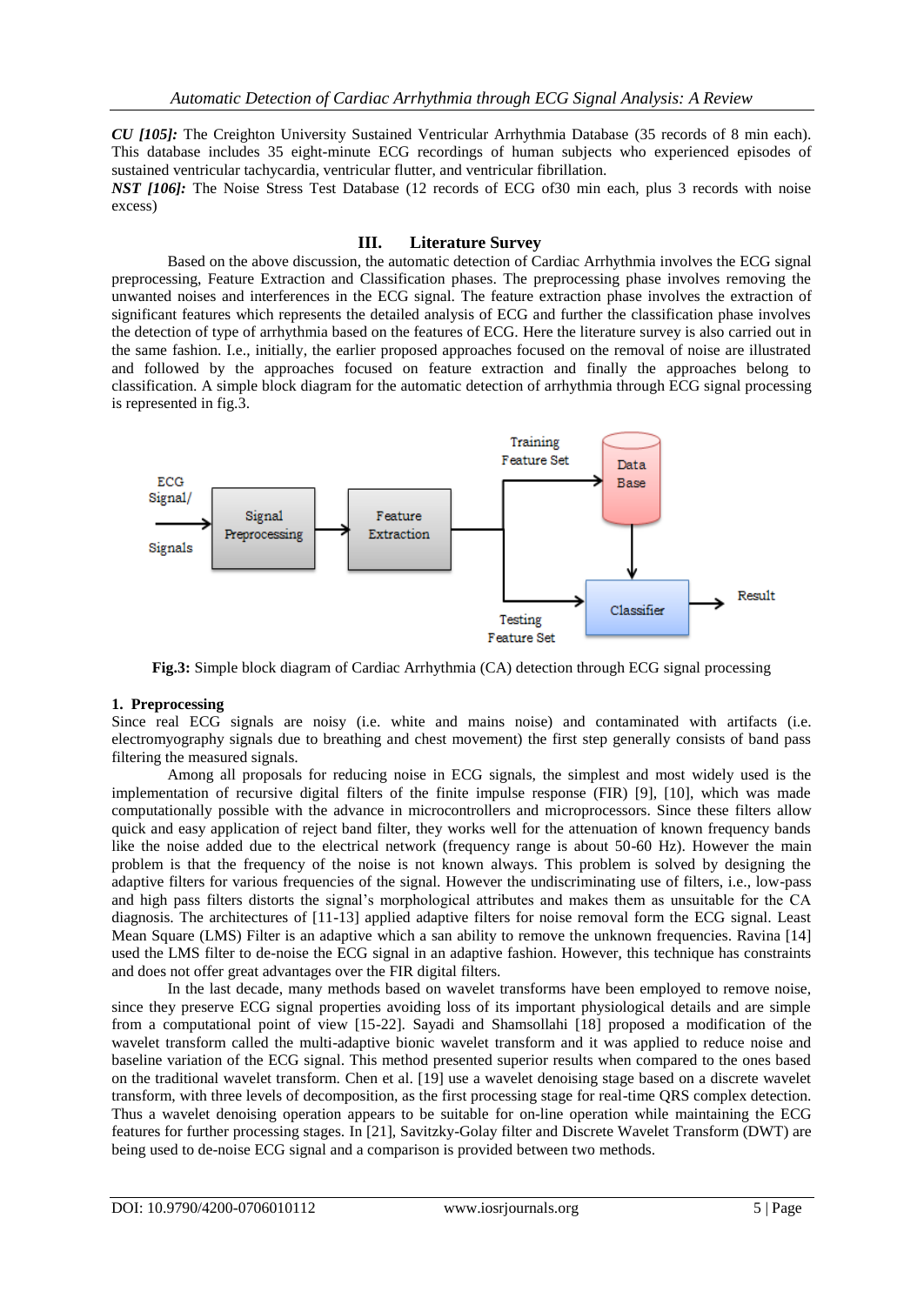Some more approaches are also proposed including nonlinear Bayesian filters [23], extended Kalman filtering [24] to remove the noise from the ECG and these approaches measured the performance in terms of signal to noise ratio. Lannoyet.al., [25] used two median filters to remove the baseline wander.One median filter of 200ms width to remove QRS complexes and P-waves and other of 600 ms width to remove T-waves. Then the resulting signal is filtered again with 1 12-tap, low-pass FIR filter with 3-dB point at 35 Hz. A similar method is accomplished in [26-28] for the removal noises in ECG.Baziet.al., [29] proposed the use of high pass filter for noise artifacts and a notch filter for power network noise. Lin and Yang [30] uses a second order low pass filter and two median filters. In [31], the signal is subtracted by its mean and then normalized. Escalona-Moranet al. [32] used the raw wave *i.e.*, no preprocessing is applied.

#### **2. Feature Extraction**

The feature extraction stage is the key to the success in the heart beat classification of the arrhythmia using the ECG signal. Any information extracted from the heartbeat used to discriminate its type maybe considered as a feature. The features can be extracted in various forms directly from the ECG signal's morphology in the time domain and/or in the frequency domain or from the cardiac rhythm.

Most of the research work focused on the extraction of RR interval. The RR interval is a time period between two successive R peaks. With exception of patients that utilize a pacemaker, the variations perceived in the width of the RR interval are correlated with the variations in the morphology of the curve, frequently provoked by arrhythmias [36]. Thus, the features in the RR interval have a great capacity to discriminate the types of heartbeats and some authors have based their methods only on using the RR interval features [33-35].

Not only has the RR interval features, some approaches focused on the extraction of other features also. Among those QRS interval, or the duration of the QRS complex is the most utilized feature. In [37] the ECG signal is denoised to remove the artifacts and analyzed using Wavelet Transform to detect the QRS complex and arrhythmia. A similar process for arrhythmia detection is carried out in [38] through the detection of QRS complex. ECG data was filtered out first and after removing artifacts, QRS complexes were identified. For each QRS complex its R-peak, slope, sharpness and duration were calculated. Along with these approaches, a new approach is developed in [39] for intuitive and robust real time QRS detection based on the physiological characteristics of the electrocardiogram waveform. The proposed algorithm finds the QRS complex based on the dual criteria of the amplitude and duration of QRS complex. It consists of simple operations, such as a finite impulse response filter, differentiation or thresholding without complex and computational operations like a wavelet transformation. Along with these techniques [40-43] are also focused on the extraction of ECG signal feature alone and combined. In [44], a new method based on the continuous wavelet transform is described in order to detect the QRS, P and T waves. QRS, P and T waves may be distinguished from noise, baseline drift or irregular heartbeats. Firstly, our algorithm is validated using fifty 12 leads ECG samples from the CinC collection. The samples have been chosen in the "acceptable records" list given by Physionet. The detection and the duration delineation of the QRS, P and T waves given by [44] are compared to expert physician results.

A location, width and magnitude (LWM) [80] model is proposed for extracting each wave's features in the ECG. The model is a stream of Gaussian function in which three parameters (the expected value, variance and amplitude) are applied to approximate the P wave, QRS wave and T wave. Moreover, the features such as the P-Q intervals, S-T intervals, and so on are easily obtained. Then, a mixed approach is presented for estimating the parameters of a real ECG signal. To illustrate this model's associated advantages, the extracted parameters combined with R-R intervals are fed to three classifiers for arrhythmia diagnoses. Two kinds of arrhythmias, including the premature ventricular contraction (PVC) heartbeats and the atrial premature complexes (APC) heartbeats, are diagnosed from normal beats using the data from the MIT-BIH arrhythmia database.

Features extracted from the domain of time/frequency [82] together with the features of the RR interval appear as part of the methods that produced the highest accuracies. The simplest way to extract features in the time domain is to utilize the points of the segmented ECG curve, *i.e.*, the heartbeat, as features [45]. However, the use of samples of the curve as features is a technique that is not very efficient, since besides producing a vector of the features with high dimensions (depending on the amount of samples used to represent the heartbeat), it suffers from several problems related to the scale or displacement of the signal with respect to the central point (peak R).

Aiming at reducing the dimension of the feature vector, various techniques have been applied directly on the samples that represent the heartbeat (in the neighborhood of the R peak) as principal component analysis (PCA) [46-48], [84, 85] or independent component analysis (ICA) [49, 50], [85], or the combination of PCA and ICA [51, 52], [85]in which new coefficients are extracted to represent the heart beat. Hani [52] presents a comparative study between the use of PCA and ICA to reduce the noise and artifacts of the ECG signal and showed that PCA is a better technique to reduce noise, while ICA is better one to extract features. The ICA technique enables statistically separate individual sources from a mixing signal. The ECG is a mix of several action potentials and each action potential could be strongly related to an arrhythmia class. The rationale behind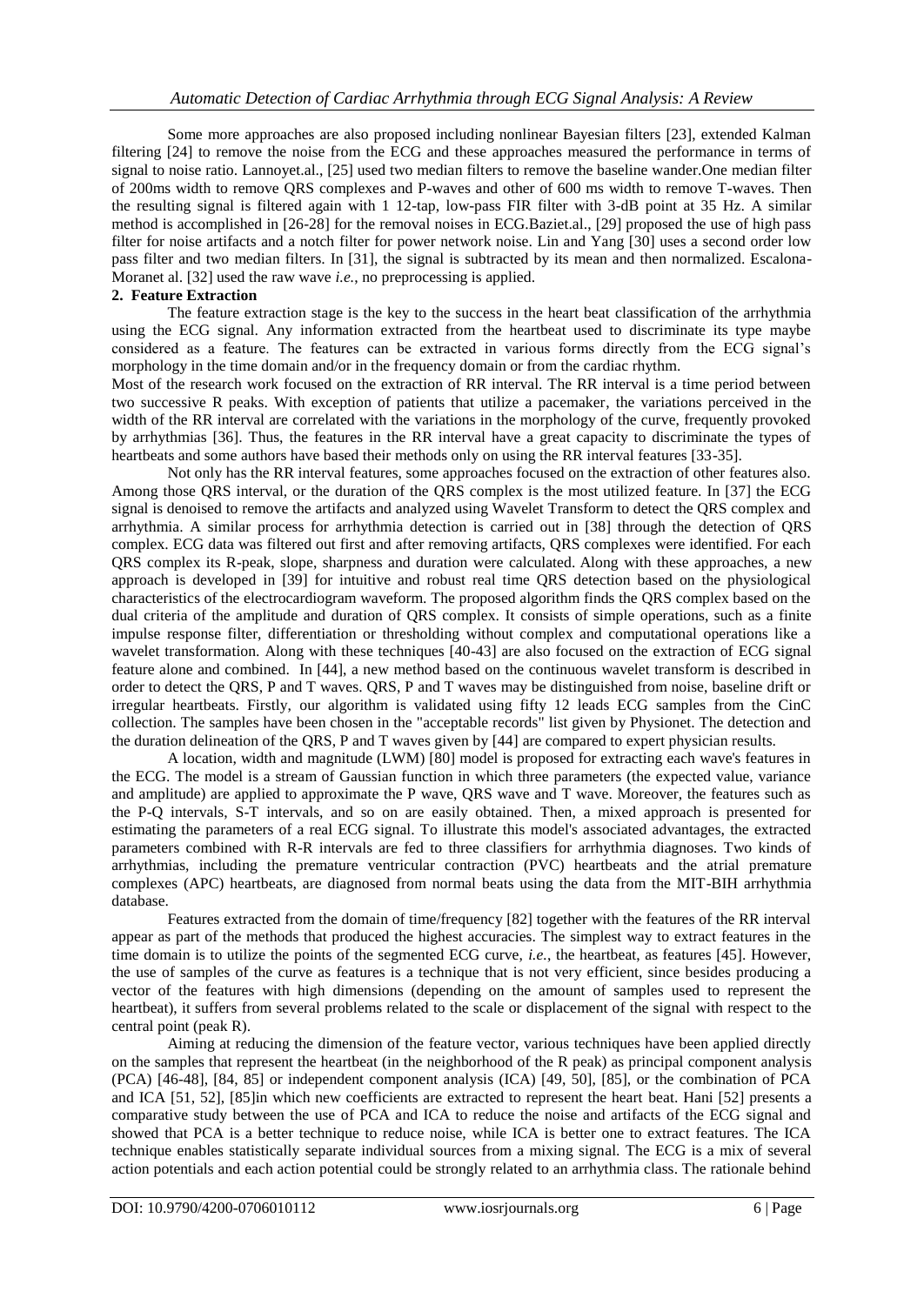ICA for ECG heartbeat classification is to separate the action potentials sources as well as the noise sources. The PCA technique separates the sources according to the energy contribution to the signal.

Another technique based on PCA, the Kernel Principal Component Analysis (KPCA), was used by Devy et al. [53]. In that work, a comparison between PCA and KPCA was performed and it was concluded that KPCA is superior to the PCA technique for classifying heartbeats from the ECG signal. According to Kallas et al. [54], KPCA performs better, due to its nonlinear structure. Asl et al. [55] used Generalized Discriminant Analysis (GDA) to reduce the dimensions of the features of the heartbeat interval type to classify rhythmic arrhythmias. However, the authors did not take care to separate the heartbeats of the same patient used during training and testing (intra-patient paradigm), which is a serious concern discussed further. The inter-patient paradigm should be considered for a more realistic scenario.

Although various techniques have been considered, most of the studies presented in literature use wavelet transform and researchers claim that this is the best method for extracting features from the ECG signal [57, 58]. Saniet.al., [59] has proposed a robust ECG feature extraction technique suitable for mobile devices by extracting only 200 samples between R-R intervals as equivalent R-T interval using Pan Tompkins algorithm at preprocessing stage. The discrete wavelet transform (DWT) of R-T interval samples are calculated and the statistical parameters of wavelet coefficients such as mean, median, standard deviation, maximum, minimum, energy and entropy are used as a time-frequency domain feature. Amruthadevi [60] focused on the suggested Discrete Wavelet Transform (DWT) in processing ECG recordings and also to extract certain attributes. The process of feature extraction and dimensionality reduction can be effectively performed using Principal Component Analysis (PCA). Besides DWT, continuous wavelet transform (CWT) has also been used to extract features from the ECG signals [61], since it overcomes some of the DWT drawbacks, such as the coarse-ness of the representation and instability.[62] Presents a classification method using Support Vector Machine (SVM) algorithm. The noise and some electrical disturbances during measurement also affect the signal feature measurements. So, the signal is transformed into another domain using Wavelet Transformation method (Continuous Wavelet Transform (CWT) to be precise) to extract certain features of the signal and study their pattern while comparing the abnormal ECG signal with that of a normally running ECG signal. However, CWT is not largely used due to the fact that its implementation and its inverse are not available in standard toolboxes (such as MATLAB wavelet Toolbox) and CWT should be carefully discretized for the use as a CWT analyzer. **3. Classification** 

Once the set of features has been defined from the heartbeats, models can be built from these data using artificial intelligence algorithms from machine learning and data mining domains [64-66] for arrhythmia heartbeat classification.

The four most popular algorithms employed for this task and found in the literature are: support vector machines (SVM) [54] [62], [83], artificial neural networks (ANN) [67], [71], [75], [78] and linear discriminant (LD) [63], and Reservoir Computing with Logistic Regression (RC) [68]. Since the most of the research work is carried out through the ANN and SVM techniques the following section illustrates the proposed approaches based on those three techniques.

#### **3.1 Artificial Neural Network (ANN)**

The ANN architectures mostly used for arrhythmia classification are Multilayer Perceptrons (MLP) and Probabilistic Neural Networks (PNN). According to Yu and Chen [69], models constructed with PNN are computationally more robust and efficient than the traditional MLP.A feed forward multilayer neural network (NN) with error back-propagation (BP) [70] learning algorithm was used as an automated ECG classifier to investigate the possibility of recognizing ischemic heart disease from normal ECG signals. The proposed ECG classification in [72] is supervised by ANN. The ECG waveform gives the almost all information about activity of the heart, which is depending on the electrical activity of the heart. In [72] only five features of ECG signal P, Q, R, S, T are focused. This is achieved by extracting the various features and duration of ECG waveform Pwave, PR segment, PR interval, QRS Complex, ST segment, T-wave, ST- interval, QTC and QRS voltage. Mitraet.al., [73] attempts correlation-based feature selection (CFS) with linear forward selection search. For classification, [73] used incremental back propagation neural network (IBPLN), and Levenberg-Marquardt (LM) [76] classification tested on UCI data base. Some more approaches are proposed by combining ANN with other algorithms. According to Osowski et. al., [74], a combination of classifiers not only reduces the overall error in the neural networks, but also reduces the incidence of false negatives.

#### **3.2 Support Vector Machine (SVM)**

SVM is found to be a most popular and efficient classifier for the classification of ECG signals to detect cardiac arrhythmias. A novel life-threatening arrhythmias detection algorithm is presented in [77] by combining the SVM with previously proposed ECG parameters A total of 13 parameters were computed accounting for temporal (morphological), spectral, and complexity features of the ECG signal. A filter-type feature selection (FS) procedure was proposed to analyze the relevance of the computed parameters and how they affect the detection performance. Nitinajibhaskar [78] focused to classify an ECG signal as healthy subject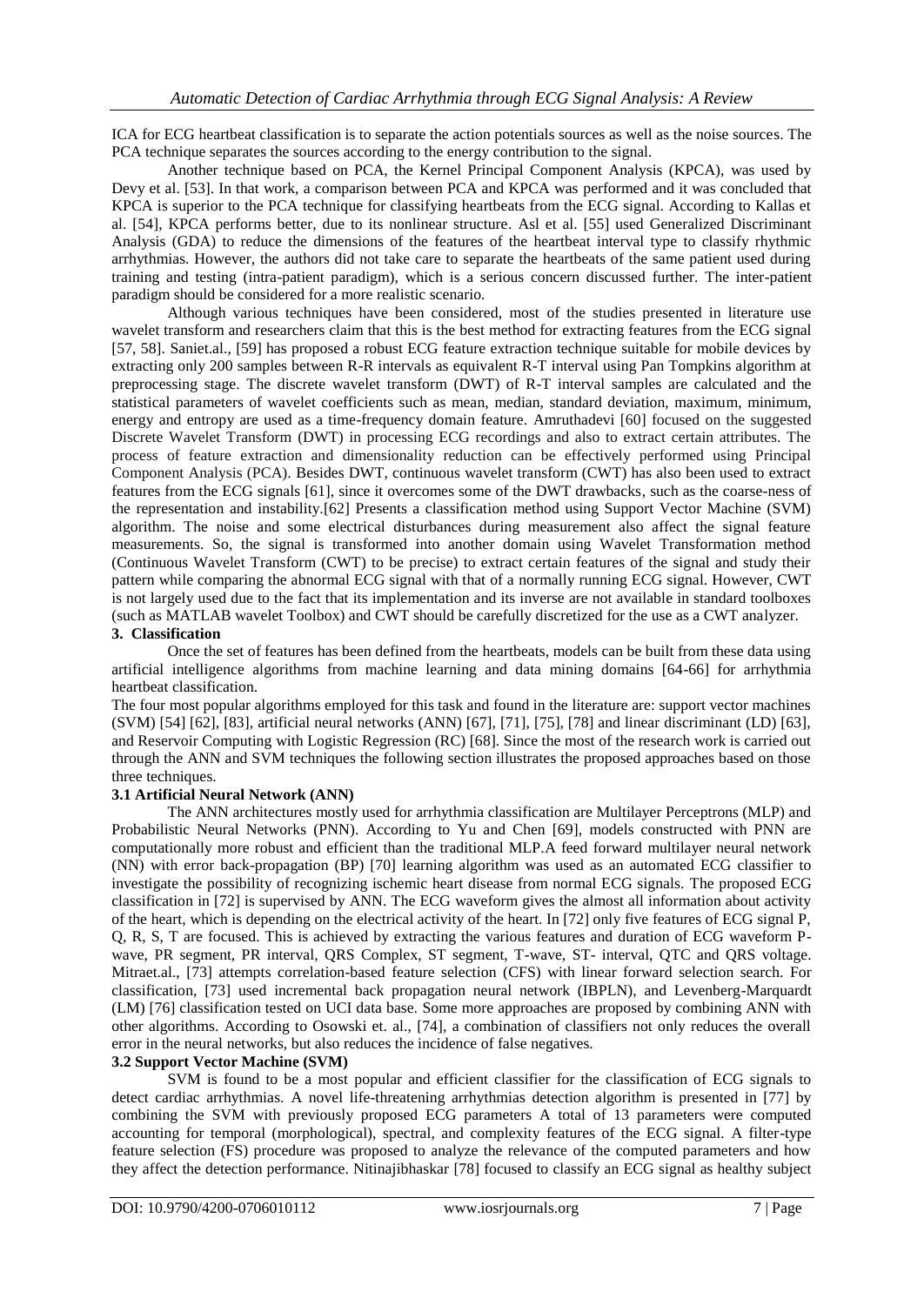or subject diagnosed with Myocardial Infarction (MI) using Artificial Neural Networks (ANN) and SVM (Support Vector Machine). LIBSVM is utilized for the classification with SVM and back propagation artificial neural networks with varying hidden layers and nodes are also implemented for performance analysis. Compared to the extraction of feature sin time domain, the features extracted through the transform domain illustrates gives the more information about the features. Qin et.al., [79] combined the DWT with SVM to perform arrhythmia beat classification. In classification, 12-element feature vectors characterizing six types of beats are used as inputs for one-versus-one support vector machine, which is conducted in form of 10 fold cross validation with beat-based and record-based training schemes.

Since SVM presents a negative behavior for imbalanced classes, database balancing techniques for the training phase, which are little explored for this problem, can be studied in future research, as for example, more sophisticated sampling techniques.

## **3.3 Logistic Regression**

RC computing models are dynamical models aiming to process a time series signal in two parts: represent the signal through a non-adaptable dynamic reservoir and a dynamic readout from the reservoir. More details regarding RC can be found in [87]. Chaurasia V et.al., [88],developed prediction models for heart disease survivability by implementing data mining algorithms CART (Classification and Regression Tree), ID3 (Iterative Dichotomized 3) and decision table (DT) extracted from a decision tree or rule-based classifier to develop the prediction models using a large dataset.

This approach is achieved efficient results and also declared that this can be implemented on hardware due to its less complexity and it is much suitable for heart beat classification.

#### **3.4 Other Techniques**

Many other methods for arrhythmia classification have been developed using other machine learning and data mining algorithms, such as nearest neighbors [89, 90], clustering [93], decision tree [95-97]etc.

In [89], an automatic ECG beat is classified into 2 categories-Normal and Premature ventricular contraction using Dempster Shafer Theory (DST). In biomedical signal classification problems, the cost of making an erroneous decision can be high. Deferring a decision rather than taking a wrong decision might be beneficial. This is done by using the evidential *k* nearest neighbors (EKNN) approach which is based on Dempster Shafer Theory for classifying the ECG beats. RR interval features are used. Analysis is done on the MIT-BIH database. Performance evaluation is done by considering error rates. However K-NN algorithm is not much used for the problem of arrhythmia classification, since their efficiency is intimately connected to previous knowledge to perform the classification of each sample that is represented by the complete training set, which leads to a high computational cost during the testing phase.

Clustering techniques are widely used along with Artificial Neural Networks. Some works used unsupervised clustering techniques to agglomerate all of the heart beats in the record of a given patient into clusters [91] and the final classification of each cluster, *i*.e., the heart-beats of that group, is then defined by a human specialist. Abawajy et.al., [92] proposed a novel multistage clustering algorithm that combines various procedures for dimensionality reduction, consensus clustering of randomized samples and fast supervised classification algorithms for processing of the highly dimensional large ECG datasets. An unsupervised method based on relevance analysis to improve ECG heartbeat clustering is described in [94]. A new feature matrix projection method for unsupervised relevance analysis is described. The proposed scheme computes weighting feature values that enable data dimensionality reduction along with a proper feature relevance ranking and uses a least squares optimization of the input feature matrix in a single iteration. Large datasets tend to be sparse thus making it very hard to identify structure in the dataset for clustering based on distance measures. Another challenge is that the dataset often contains noisy and/or irrelevant features that may mislead clustering algorithms. Generally, these challenges are addressed by coupling clustering algorithms with dimensionality reduction approaches. In this regard, a number of advanced consensus functions for clustering ensembles have been developed recently. However, many of the existing consensus functions are computationally expensive so their application for clustering large and highly dimensional datasets such as ECG signals is impracticable.

Methods that use a decision tree allow an interpretation of the decisions made by the model. In [98], arrhythmia beat classification using ensemble decision tree is studied. Bootstrap aggregating (bagging) decision tree is used as a type of ensemble learning. ECG signals from 22 patients including five arrhythmia beats and normal beats are obtained from MIT-BIH arrhythmia database. After the filtering process, 56569 ECG beats are collected and feature are extracted based on morphological properties including RR, FF, RR and FF ratio to previous values (RRR, FFR), RR and FF differences from mean values (RRM, FFM). 25% of 56569 beats is used as test data for bagged decision tree and the rest for training. However, this type of method is not efficient for continuous features (belonging to a set of real numbers) and feature vectors of large dimensions. Thus, methods that use decision trees consider only a few features.

HMM is widely used to audio and speech signal analysis and recognition. Andreaoet al. [99] validated the use of HMM for ECG analysis in medical clinics. A novel ECG classification approach based on HMM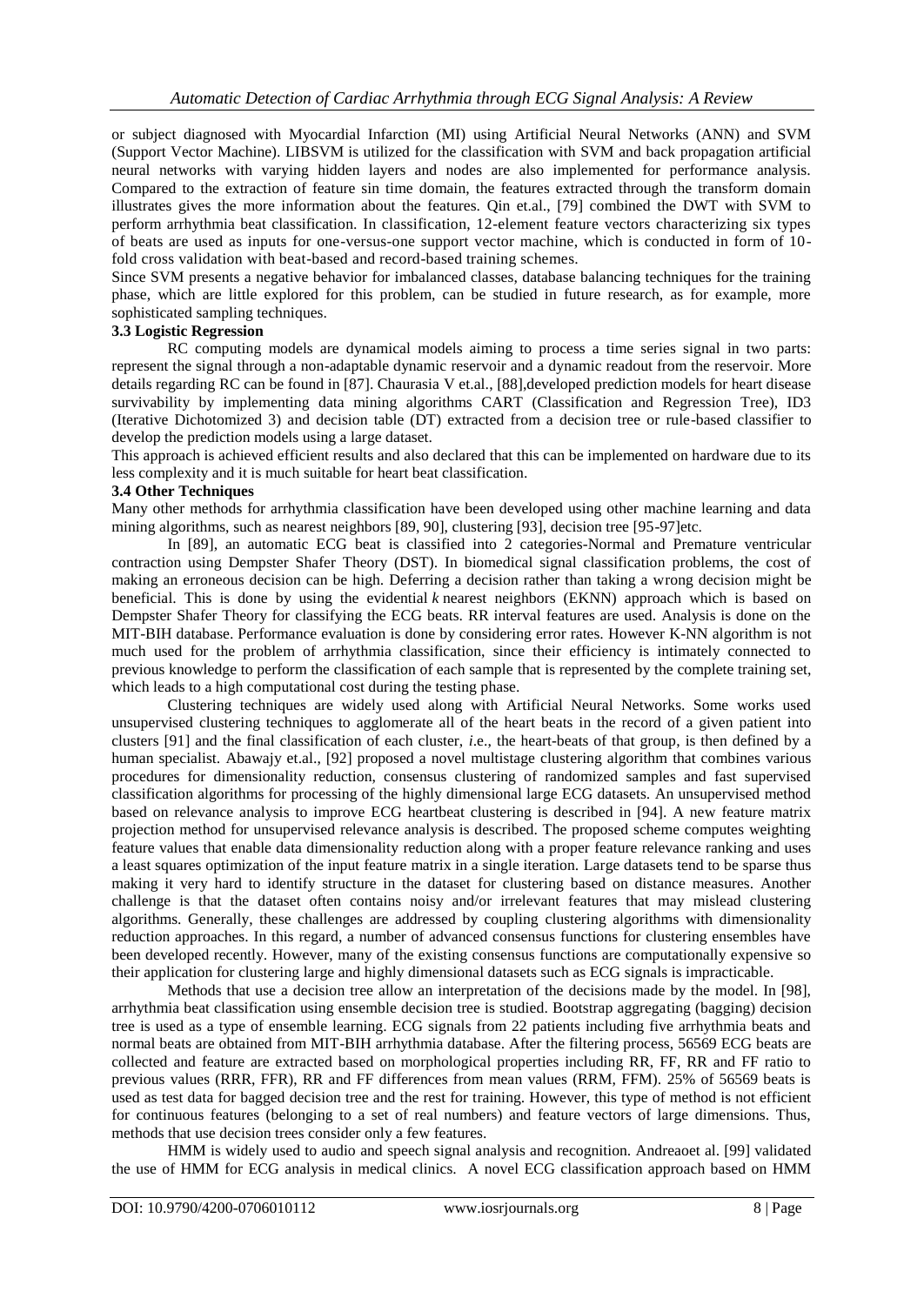model is proposed by Wei Lianget.al.,[100]. In ECG preprocessing, an integral-coefficient-band-stop (ICBS) filter is applied, which omits time-consuming floating-point computations. In addition, two-layered Hidden Markov Models (HMMs) are applied to achieve ECG feature extraction and classification. The periodic ECG waveforms are segmented into ISO intervals; P sub wave, QRS complex and T sub wave respectively in the first HMM layer where expert-annotation assisted Baum-Welch algorithm is utilized in HMM modeling. Then the corresponding interval features are selected and applied to categorize the ECG into normal type or abnormal type (PVC, APC) in the second HMM layer [101].

## **IV. Conclusion**

Cardiac arrhythmia occurs spasmodically at the early stages of heart disease by which the diagnosis will become difficult. If these CA is not detected in early stages, the effect of treatment will become ineffective at the advanced stages. In addition some types of CAs like tachyarrhythmia are associated with sudden dead, occurring less than an hour after the onset of symptoms. Hence the major part of biomedical research is directed towards the development of an effective ECG signal diagnosing equipment to detect the CAs in the early stages only and making the effective heart disease treatment.

This paper focused on the earlier approaches developed with the aim of accurate diagnosis of various CAs through ECG signal. Since the ECG signal carries the most significant information of the status of heart, i.e., proper or malfunctioning, analysis of the entire characteristics of ECG signal gives better results. For this purpose the entire system is divided into three phases such as preprocessing, feature extraction and classification. Initially the approaches which are focused towards the preprocessing of ECG signal are discussed. All these approaches aimed to remove the unwanted noise added in the ECG signal. Further the approaches mainly focused on the feature extraction are discussed. In summary the total feature extraction approaches are categorized as time domain and transform domain. From the survey it was summarized that, compared with time domain features, transform domain features gives the better results in the ECG diagnosis. Finally the approaches mainly focused in the optimization of classification are discussed. These methods include the machine learning algorithms, clustering algorithms and data mining approaches etc. Based upon the above survey, the concluding remarks can be outlined as follows;

Results presented in literature usually use the MIT-BIH database that is extremely unbalanced. However, this aspect has been ignored by authors that use the intra-patient scheme.

Various approaches employed the semi-automatic approaches to enhance the results of diagnosis. These semiautomatic approaches can improve the results around 40% even with less number of features. However the main drawback is that they demand the expert intervention.

Various machine learning approaches have shown that the size/diversity of the database used for the construction of methods impacts more than the choice of the learning algorithm and/or employed techniques.

#### **References**

- [1]. Harikrishnan S, Leeder S, Huffman M, Jeemon P, Prabhakaran D, *A Race against Time: The Challenge of Cardiovascular Disease in Developing Economies*. 2nd ed. New Delhi, India: New Delhi Centre for Chronic Disease Control; 2014.
- [2]. Xavier D, Pais P, Devereaux PJ, Xie C, Prabhakaran D, Reddy KS, Gupta R, Joshi P, Kerkar P, Thanikachalam S, Haridas KK, Jaison TM, Naik S, Maity AK, Yusuf S; CREATE registry investigators. Treatment and outcomes of acute coronary syndromes in India (CREATE): a prospective analysis of registry data. Lancet., 371, 2008, pp: 1435–1442.
- [3]. A.S. Adabag, G. Peterson, F.S. Apple, J. Titus, R. King, R.V. Luepker, "Etiology of sudden death in the community: results of anatomic, metabolic, and genetic evaluation", *Am. Heart. J. 159*, 2010, pp: 33–39.
- [4]. J.J. Goldberger, A.E. Buxton, M. Cain, O. Costantini, D.V. Exner, B.P. Knight, D.Lloyd-Jones, A.H. Kadish, B. Lee, A. Moss, R. Myerburg, J. Olgin, R. Passman, D.Rosenbaum, W. Stevenson, W. Zareba, D.P. Zipes, "Risk stratification for arrhythmic sudden cardiac death: identifying the roadblocks", *Circulation, 123*, 2011, pp: 2423–2430.
- [5]. M. Velic, I. Padavic, S. Car, "Computer aided ECG Analysis State of the Art and Upcoming Challenges", 2013,
- [6]. M.S. Spach, J.M. Kootsey, "The nature of electrical propagation in cardiac muscle", *Am. J. Physiol. Heart Circ.Physiol*, 1983, pp: 3–22.
- [7]. Peter Kovacs, "ECG Signal Generator based on Geometrical Features", *Annales Univ. Sci. Budapest., Sect. Comp. 37*, 2012, pp: 247-260.
- [8]. Macfarlane PW, Lawrie TDV, Comprehensive Electrocardiology: Theory and Practice in Health and Disease, *Pergamon Press, New York, 1st ed., Vols. 1, 2, and 3*, 1989, pp. 1785.
- [9]. K sravankumar, P Rajesh Kumar, "Removal of noise from electrocardiogram using digital FIR and IIR filters with various methods", *International Conference on Communications and Signal Processing (ICCSP)*, 2015.
- [10]. S. Sundar, "Filtering Noise from Electrocardiogram using FIR filter with CSD Coefficients*", International conference on Innovations in Information, Embedded and Communication Systems*, 2014.
- [11]. Mohammad Zia, "Denoising ECG Signals Using Transform Domain Adaptive Filtering Technique", *Annual IEEE India Conference (INDICON)*, 2009.
- [12]. J Jenitta, "Denoising of ECG signal based on improved adaptive filter with EMD and EEMD", *IEEE Conference on Information & Communication Technologies (ICT)*, 2013.
- [13]. ChinmayChandrakar, Kowar, "Denoising ECG Signals Using Adaptive Filter Algorithm", *International Journal of Soft Computing and Engineering (IJSCE), Vol 2, Issue 1*, March 2012.
- [14]. Ravina Bhatia , SupriyaGoelb , GurjitKaurc and PradeepTomard, "Denoising of ECG using Adaptive Filter Algorithm", *International Journal of Control Theory and Applications, Vol 9*, Number 46, 2016.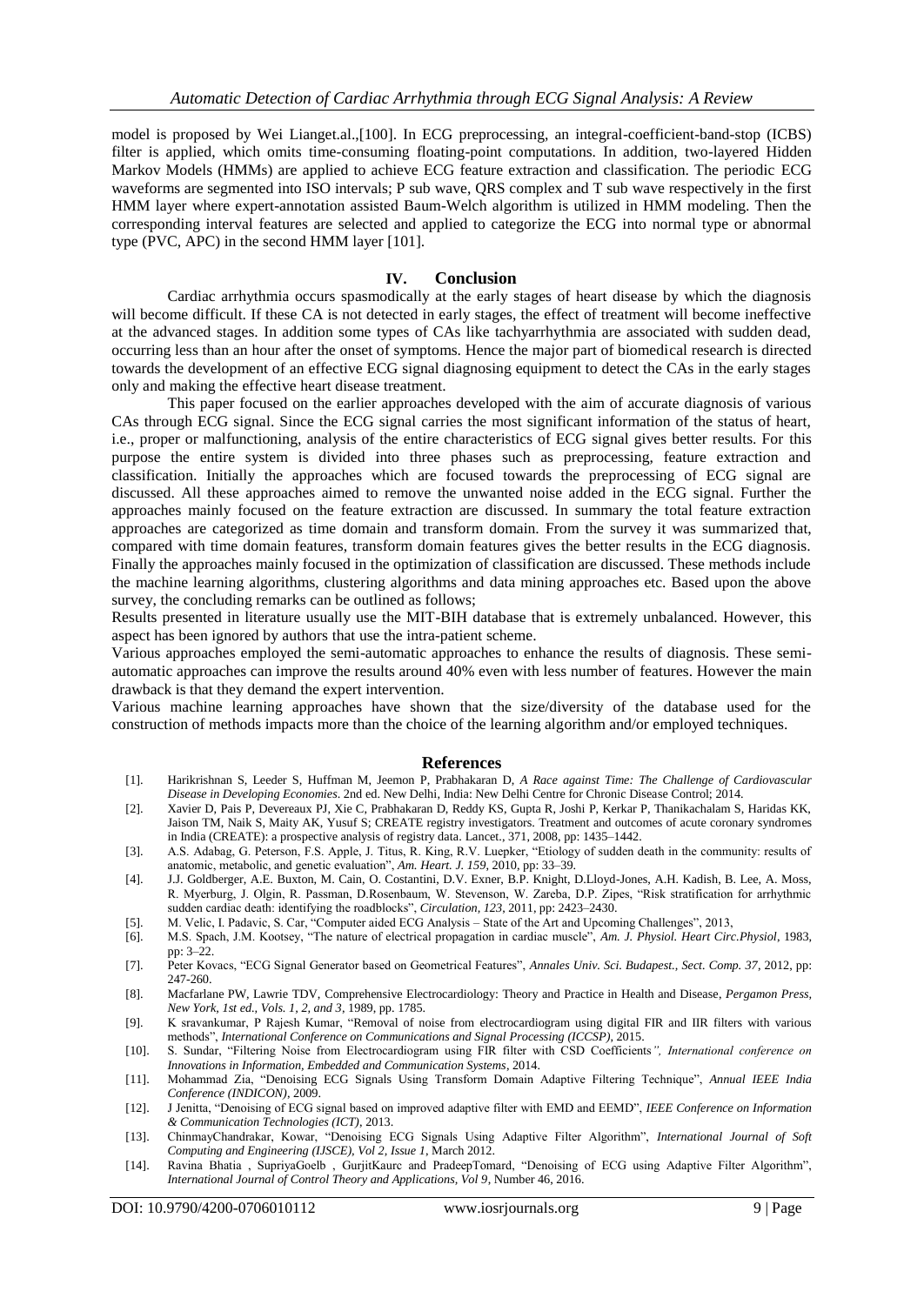- [15]. B.N. Singh, A.K. Tiwari, "Optimal selection of wavelet basis function applied to ECG signal denoising", *Digit. Signal Process, Vol.16, Issue.3*, 2006, pp:275–287.
- [16]. S.-W. Chen, H.-C.Chen, H.-L. Chan, "A real-time QRS detection method based on moving-averaging incorporating with wavelet denoising", *Comput. Method Programs Biomed*. Vol.82, 2006, pp: 187–195.
- [17]. A.E. Zadeh, A. Khazaee, V. Ranaee, "Classification of the electrocardiogram signals using supervised classifiers and efficient features", *Comput. Method Programs Biomed, Vol.99*, 2010, pp: 179–194.
- [18]. O. Sayadi, M.B. Shamsollahi, "Multi adaptive bionic wavelet transform: application to ECG denoising and baseline wandering reduction", *EURASIP J. Adv. Signal Process, Vol.14*, 2007, pp: 1–11.
- [19]. S.W. Chen, H.C. Chen, H.L. Chan, "A real-time QRS detection method based on moving-averaging incorporating with wavelet denoising", *Comput. Meth.Prog. Bio, Vol.82*, 2006, pp: 187–195.
- [20]. MounaimAqil, "ECG Signal Denoising by Discrete Wavelet Transform", *IJOE, Vol. 13*, No. 9, 2017.
- [21]. HarjeetKaur, "ECG Signal Denoising with Savitzky-Golay Filter and Discrete Wavelet Transform (DWT)", *International Journal of Engineering Trends and Technology (IJETT), Vol36* Number 5, June 2016.
- [22]. SaifEddineHadji, "Wavelet-based Performance in Denoising ECG Signal", *ICSPS* 2016.
- [23]. R. Sameni, M.B. Shamsollahi, C. Jutten, G.D. Clifford, "A non-linear Bayesian filtering framework for ECG denoising", *IEEE Trans. Biomed. Eng., 2007*, pp: 2172–2185.
- [24]. O. Sayadi, M. Shamsollahi, "ECG Denoising and Compression using A Modified Extended Kalman Filter Structure", *IEEE Transactions on Biomedical Engineering,* 2008, pp: 2240-2248.
- [25]. G. de Lannoy, D. Franc ois, J. Delbeke, M. Verleysen, "Weighted conditional random fields for supervised inter-patient heartbeat classification", *IEEE Trans. Biomed. Eng*., 2012, pp: 241–247.
- [26]. T. Mar, S. Zaunseder, J.P. Martínez, M. Llamedo, R. Poll, "Optimization of ECG classification by means of feature selection", *IEEE Trans. Biomed. Eng*., 2011, pp:2168–2177.
- [27]. Z. Zhang, J. Dong, X. Luo, K.-S.Choi, X. Wu, "Heartbeat classification using disease-specific feature selection", *Comput. Biol. Med., Vol 46,* 2014, pp: 79–89.
- [28]. Z. Zhang, X. Luo, "Heartbeat classification using decision level fusion", *Biomed. Eng. Lett*., 2014, pp: 388–395.
- [29]. Y. Bazi, N. Alajlan, H. AlHichri, S. Malek, "Domain adaptation methods for ECG classification*, International Conference on Computer Medical Applications (ICCMA)*, 2013, pp: 1–4.
- [30]. C.-C. Lin, C.-M.Yang, "Heartbeat classification using normalized RR intervals and morphological features", *Math. Problem Eng*., 2014, pp: 1–11.
- [31]. H. Huang, J. Liu, Q. Zhu, R. Wang, G. Hu, "A new hierarchical method for inter-patient heartbeat classification using random projections and RR intervals", *Biomed. Eng*., 2014, pp: 1–26.
- [32]. M.A. Escalona-Moran, M.C. Soriano, I. Fischer, C.R. Mirasso, "Electrocardiogram classification using reservoir computing with logistic regression", *IEEE J. Biomed. Health Inform. 19(3*) (2015) 892–898.
- [33]. ChandrakarKamath, "A Novel Approach to Arrhythmia Classification Using RR Interval And Teager Energy", *Journal of Engineering Science and Technology Vol. 7, No. 6*, 2012, pp: 744 – 755.
- [34]. Tsipouras MG, "An arrhythmia classification system based on the RR-interval signal", *Artificial Intelligence in Medicine, Volume 33, Issue 3*, March 2005, pp: 237-250.
- [35]. R.G. Kumar, Y.S. Kumara swamy, "Investigation and classification of ECG beat using input output additional weighted feed forward neural network", *International Conference on Signal Processing, Image Processing &Pattern Recognition (ICSIPR)*, 2013, pp: 200–205.
- [36]. G.D. Clifford, F. Azuaje, P. McSharry, "Advanced Methods and Tools for ECG Data Analysis", *1st ed., Artech House Publishers*, 2006.
- [37]. Kaur, "ECG Signal Analysis and Arrhythmia Detection using Wavelet Transform", *Journal of the Institution of Engineers, Volume 97, Issue 4*, 2016, pp: 499–507.
- [38]. Yusuf Khan, "Arrhythmia detection based on derivative analysis of QRS complex", *3rd International Conference on Signal Processing and Integrated Networks (SPIN*), 2016.
- [39]. Jinkwon Kim, Hangsik Shin, "Simple and Robust Real time QRS Detection Algorithm Based on Spatiotemporal Characteristic of the QRS Complex", *Research article, PLOS ONE*, March 4, 2016.
- [40]. A. Peterkova, M. Stremy, "The raw ECG signal processing and the detection of QRS complex", *IEEE European Modeling Symposium,* 2015.
- [41]. Tekeste, "Adaptive ECG interval extraction", *IEEE International Symposium on Circuits and Systems (ISCAS),* 2015.
- [42]. DeboleenaSadhukhan, "R-peak detection algorithm for ECG using double difference and RR interval processing", *Procedia Technology*, 2012, pp: 873 – 877.
- [43]. Hussain A. Jaber AL-Ziarjawey and IlyasÇankaya, "Heart Rate Monitoring and PQRST Detection Based on Graphical User Interface with Matlab", *International Journal of Information and Electronics Engineering, Vol. 5, No. 4*, July 2015.
- [44]. MaximeYochum, Charlotte Renaud, SabirJacquir, "Automatic detection of P, QRS and T patterns in 12 leads ECG signal based on CWT", *Biomedical Signal Processing and Control, Elsevier,* 2016.
- [45]. C. Wen, T.-C.Lin, K.-C.Chang, C.-H. Huang, "Classification of ECG complexes using self-organizing CMAC*", Measurement, Vol 42, issue 3*, 2009, pp: 399–407.
- [46]. Nadi Sadr, "A fast approximation method for principal component analysis applied to ECG derived respiration for OSA detection", *IEEE 38th Annual International Conference of the Engineering in Medicine and Biology Society (EMBC)*, 2016.
- [47]. Jukka A Lipponen<sup>1</sup> and Mika P Tarvainen, "Principal component model for maternal ECG extraction in fetal QRS detection", *Physiological Measurement, Volume 35*, Number 8, 2014.
- [48]. Daniel Raine, "Principal component analysis of atrial fibrillation: Inclusion of posterior ECG leads does not improve correlation with left atrial activity", *Med Eng Phys. Feb., Vol 37, issue 2*, 2015, pp: 251–255.
- [49]. M. Sarfraz, A.A. Khan, F.F. Li, "Using independent component analysis to obtain feature space for reliable ECG arrhythmia classification", *IEEE International Conference on Bioinformatics and Biomedicine (BIBM),* 2014, pp: 62–67.
- [50]. Sarfraz, "Role of independent component Analysis in intelligent ECG signal Processing", PhD thesis, *University of Salford*, 2014.
- [51]. Mayank, "ECG signal decomposition using PCA and ICA", *National Conference on Recent Advances in Electronics & Computer Engineering (RAECE)*, 2015.
- [52]. DhaniDharmaprani, "A comparison of independent component analysis algorithms and measures to discriminate between EEG and artifact components", *IEEE 38th Annual International Conference of the Engineering in Medicine and Biology Society (EMBC),* 2016.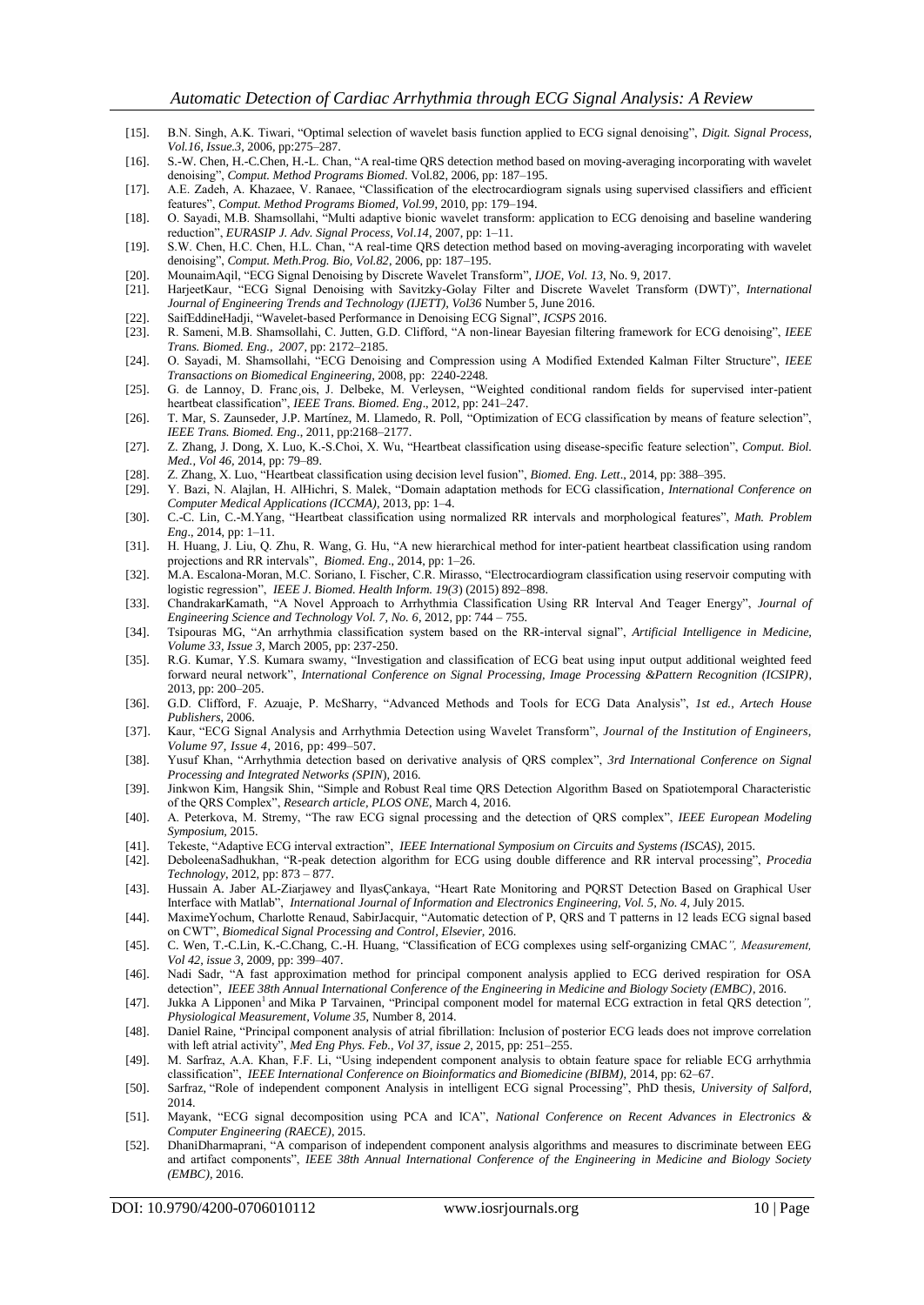- [53]. Devy, "Application of Kernel Principal Component Analysis for Single-lead-ECG-Derived Respiration*", IEEE Transactions on Biomedical Engineering, Volume: 59, Issue: 4*, April 2012.
- [54]. M. Kallas, C. Francis, L. Kanaan, D. Merheb, P. Honeine, H.Amoud, "Multi-class SVM classification combined with kernel PCA feature extraction of ECG signals*", International Conference on Telecommunications (ICT),* 2012, pp: 1–5.
- [55]. FatemehShahbaz, "Generalized discriminant analysis for congestive heart failure risk assessment based on long-term heart rate variability", *Published by Elsevier Inc*. 2015.
- [56]. Yogendra, "Human recognition using Fisher's discriminant analysis of heartbeat interval features and ECG morphology", *Elsveir science publishers, Volume 167 Issue C*, November 2015.
- [57]. C. Lin, Y. Du, T. Chen, "Adaptive wavelet network for multiple cardiac arrhythmias recognition", *Expert Syst.Appl., Vol 34, issue 4*, 2008, pp: 2601–2611.
- [58]. Y. Kutlu, D. Kuntalp, "Feature extraction for ECG heartbeats using higher order statistics of WPD coefficients", *Comput. Method Program Biomed., Vol 105, issue* 3, 2012, pp: 257–267.
- [59]. SaniSamu, "Wavelet feature extraction for ECG beat classification", *IEEE 6th International Conference on Adaptive Science & Technology (ICAST)*, 2014.
- [60]. Amutha Devi C, "Effective ECG beat classification using colliding bodies'', *An International Journal of Medical Sciences*, 2017.
- [61]. P.S. Addison, "Wavelet transforms and the ECG: a review", *Physiol. Meas., Vol 26, issue 5*, 2005, pp: 155–199. [62]. TowfeeqFairooz and HediKhammari, "SVM classification of CWT signal features for predicting sudden cardiac death*",*
- *Biomedical Physics & Engineering Express, Volume 2*, Number 2, 2016.
- [63]. M. Llamedo, J.P. Martínez, "Heartbeat classification using feature selection driven by database generalization criteria*", IEEE Trans. Biomed. Eng., Vol 58,* 2011, pp: 616–625.
- [64]. R.O. Duda, P.E. Hart, D.G. Stork, Pattern Classification, *2 nded., Wiley-Inter science*, 2000.
- [65]. C.M. Bishop, Pattern Recognition and Machine Learning, *1 sted*., *Springer*, 2006.
- [66]. S. Theodoridis, K. Koutroumbas, Pattern Recognition,  $\bar{A}^{th}$ ed., Elsevier, 2009.
- [67]. E.D. Übeyli, "Combining recurrent neural networks with eigenvector methods for classification of ECG beats", *Digit. Signal Process*, 2009, pp: 320–329.
- [68]. M.A. Escalona-Moran, M.C. Soriano, I. Fischer,C.R. Mirasso, "Electrocardiogram classification using reservoir computing with logistic regression", *IEEE J. Biomed. Health Inform.,Vol 19, issue 3*, 2015, pp: 892–898
- [69]. S.-N. Yu, Y.-H. Chen, "Electrocardiogram beat classification based on wavelet transformation and probabilistic neural network*", Pattern Recogn. Lett.,Vol 28, issue 10*, 2007, pp: 1142–1150.
- [70]. Sahar H. El-Khafifand Mohamed A. El-Brawany, "Artificial Neural Network-Based Automated ECG Signal Classifier*", ISRN Biomedical Engineering Volume 2013* (2013).
- [71]. Andrew, "Classification of the ECG Signal Using Artificial Neural Network", *Proceedings of the 3rd International Conference on Intelligent Technologies and Engineering Systems*, 2014, pp: 545-555.
- [72]. Gaurav Kumar Jaiswal and Ranbir Paul, "Artificial neural network for ECG classification", *Recent Research in Science and Technology* 2014, pp:36-38.
- [73]. MalayMitra, R.K.Samanta, "Cardiac Arrhythmia Classification Using Neural Networks with Selected Features", *Proceedia Technology, Volume 10*, 2013, pp: 76-84.
- [74]. S. Osowski, T. Markiewicz, L.T. Hoai, "Recognition and classification system of arrhythmia using ensemble of neural networks", *Measurement, Vol 41, issue 6*, 2008, pp: 610–617.
- [75]. Mayank Kumar Gautam, "A Neural Network approach and Wavelet analysis for ECG classification", *IEEE International Conference on Engineering and Technology (ICETECH)*, 2016.
- [76]. KritikaParganiha, Prasanna Kumar Singh, "ECG Interpretation Using Backward Propagation Neural Networks*", IJECET,Volume 5, Issue 4,* April 2014, pp. 19-24.
- [77]. Alonso-Atienza F, Morgado E, Fernández-Martínez L, García-Alberola A, Rojo-Álvarez JL, "Detection of life-threatening arrhythmias using feature selection and support vector machines", *IEEE Trans Biomed Eng., Vol 61*, 2014, pp: 832-840.
- [78]. [NitinAjiBhaskar,](http://www.sciencedirect.com/science/article/pii/S1877050915000447#!) "Performance Analysis of Support Vector Machine and Neural Networks in Detection of Myocardial Infarction", *Procedia computer science, Volume 46*, 2015, Pages 20-30.
- [79]. Mert, A., Kilic, N. & Akan, A, "Evaluation of bagging ensemble method with time-domain feature extraction for diagnosing of arrhythmia beats", *Neural Computing and Applications, Vol 24*, 2014, pp: 317–326.
- [80]. Zhu, J. J., He, L. S. &Gao, Z. Q, "Feature extraction from a novel ECG model for arrhythmia diagnosis", *Biomed. Mater. Eng., Vol 24*, 2014, pp: 2883–2891.
- [81]. Li, P. F. *et al*.,"High-performance personalized heartbeat classification model for long-term ECG signal*", IEEE Trans. Biomed. Eng*.,2017, pp: 78–86.
- [82]. Li, H. Q. *et al.*, "Arrhythmia classification based on multi-domain feature extraction for an ECG recognition system", *Sensors 16*, 2016, pp: 1–16.
- [83]. Shen, C. P. *et al*., "Detection of cardiac arrhythmia in electrocardiograms using adaptive feature extraction and modified support vector machines", *Expert Systems with Applications, Vol 39*, 2012, pp: 7845–7852.
- [84]. Martis, R. J. *et al*., "Characterization of ECG beats from cardiac arrhythmia using discrete cosine transform in PCA framework", *Knowledge-based Systems, Vol 45*, 2013, pp: 76–82.
- [85]. Martis, R. J., Acharya, U. R. & Min, L. C, "ECG beat classification using PCA, LDA, ICA and discrete wavelet transform", *Biomedical Signal Processing and Control, Vol 8*, 2013, pp: 437–448.
- [86]. Escalona-Morán MA, Soriano MC, Fischer I, Mirasso CR, "Electrocardiogram classification using reservoir computing with logistic regression*", IEEE J Biomed Health Inform., 19(3),* 2015pp: 892-898.
- [87]. M. Lukoˇseviˇcius, H. Jaeger, "Reservoir computing approaches to recurrent neural network training", *Comput.Sci. Rev*., 2009, pp: 127–149.
- [88]. Chaurasia V, Pal S, "Early Prediction of Heart Diseases Using Data Mining", *Caribbean Journal of Science and Technology, Vol.1*, 2013, pp:208-217.
- [89]. [ShameerFaziludeen, Praveen Sankaran,](http://www.sciencedirect.com/science/article/pii/S1877050916311711#!) "ECG Beat Classification Using Evidential *K* -Nearest Neighbours", *procedia computer science*, Volume 89, 2016, pp: 499-505.
- [90]. InduSaini, Dilbag Singh, and ArunKhosla, "QRS detection using *K*-Nearest Neighbor algorithm (KNN) and evaluation on standard ECG databases", *J Adv Res., Vol 4, issue 4*, 2013, pp: 331–344.
- [91]. Y.-C. Yeh, C.W. Chiou, H.-J. Lin, "Analyzing ECG for cardiac arrhythmia using cluster analysis", *Expert Syst. Appl*., 2012, pp: 1000–1010.